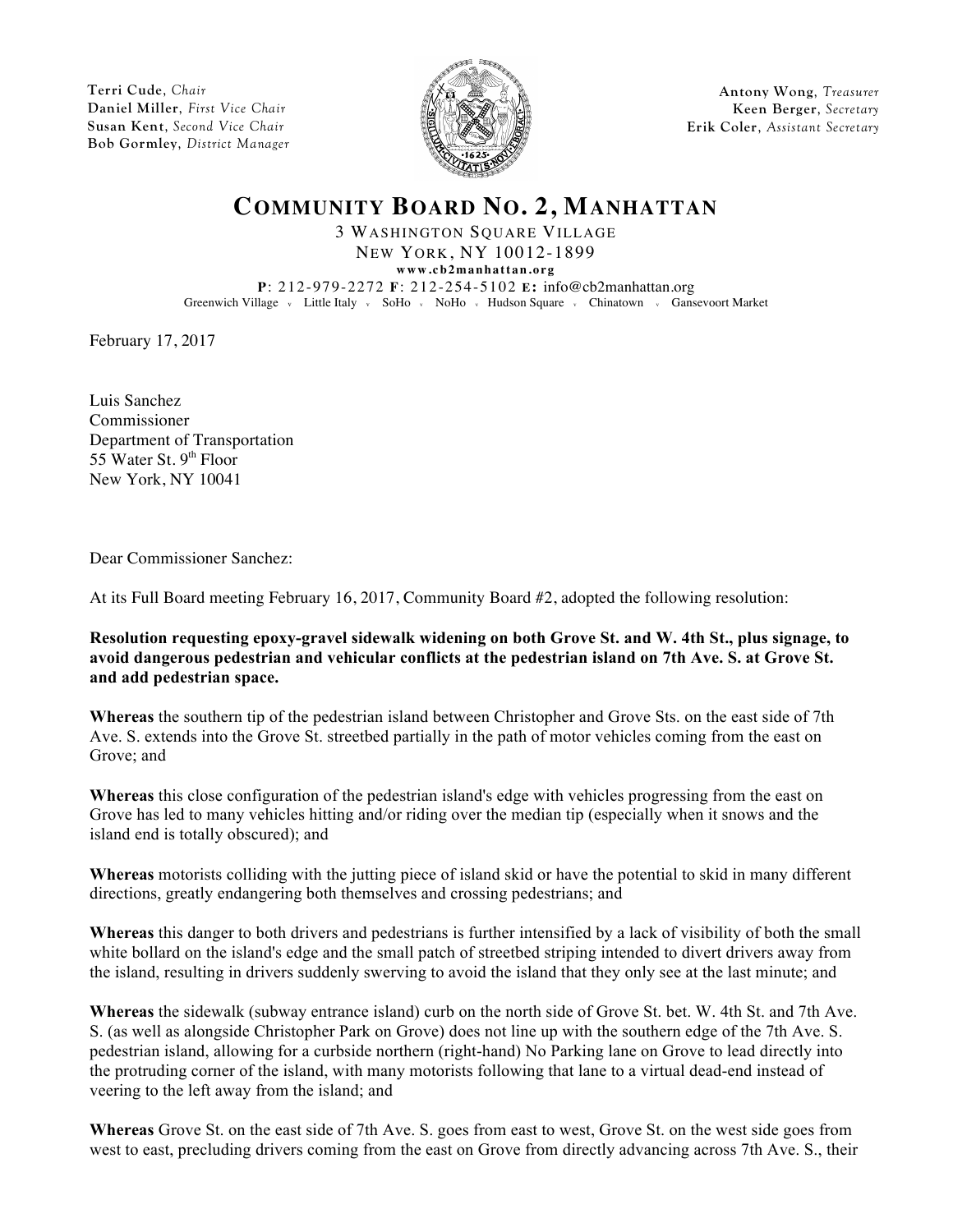only option being to turn left and head south on 7th Ave. S., which calls for a more clearly defined left-hand lane and path on Grove; and

**Whereas** increasing pedestrian traffic at the subway entrance island facing Grove, W. 4th St. and 7th Ave. S. is expected to grow further as programming develops related to the nearby Stonewall National Monument, requiring more pedestrian space; in addition, the community wants to prevent illegal parking of food trucks next to the curb there, especially on W. 4th St.;

**Therefore be it resolved** that Community Board 2, Manhattan (CB2) asks the NYC Dept. of Transportation to extend the sidewalk on the northern side of Grove St. bet. W. 4th St and 7th Ave. S., i.e., at the subway entrance island, (and preferably also alongside Christopher Park on Grove) with epoxied gravel, so that its edge aligns with the southern/Grove St. end of the 7th Ave. S. pedestrian island, channeling Grove St. traffic coming from the east to the left or south; and

**Be it further resolved** that CB2 requests that the eastern curb of the subway entrance island on W. 4th St. bet. Christopher and Grove Sts. be similarly extended with epoxied gravel; and

**Be it further resolved** that CB2 asks that planters be installed in the requested extensions, along with bollards or flexible delineators, to protect and define the space for pedestrians (to be maintained by the 7th Ave. S. Alliance); and

**Be it further resolved** that CB2 requests that a highly visible sign stating "Keep Left" with a bold arrow pointing to the left (south on 7th Ave. S.) be placed on the southernmost side of the pedestrian median on 7th Ave. S. at Grove St.

**Be it finally resolved** that CB2 suggests that these improvements be incorporated into the upcoming 7th Ave. S. Complete Streets plan.

**Vote:** Passed, with 35 Board Members in favor. Against, 3 Board Members (D. Gruber, S. Aaron, R. Sanz)

Please advise us of any decision or action taken in response to this resolution.

Sincerely,

Teni Cude

TC/EM

c:

Veuillet Shirley Securela

Community Board #2, Manhattan Traffic & Transportation Committee Community Board #2, Manhattan

 Hon. Jerrold L. Nadler, Congressman Hon. Brad Hoylman, NY State Senator Hon. Deborah J. Glick, Assembly Member Hon. Gale Brewer, Man. Borough President Hon. Corey Johnson, Council Member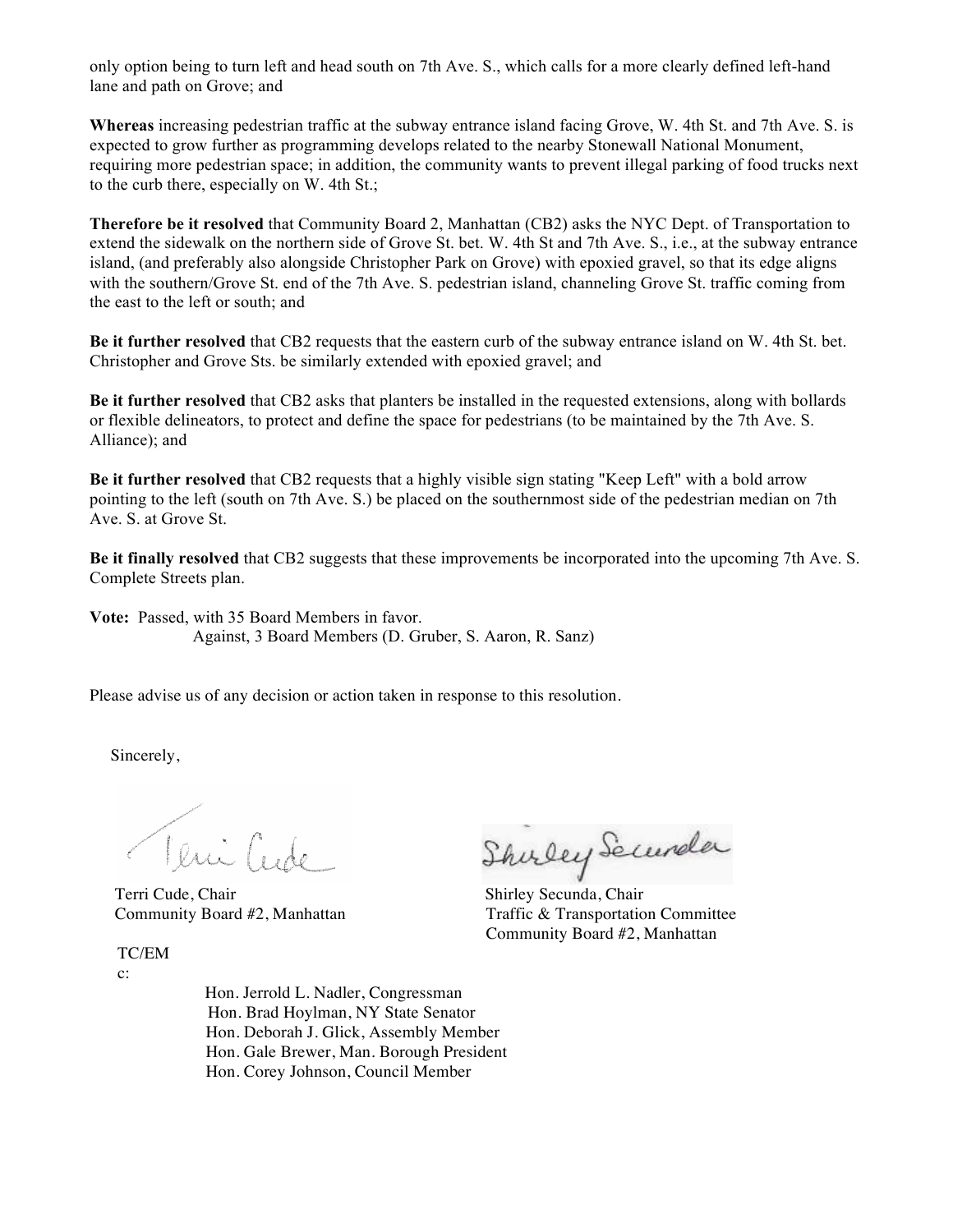**Terri Cude**, *Chair* **Daniel Miller**, *First Vice Chair* **Susan Kent**, *Second Vice Chair* **Bob Gormley**, *District Manager*



**Antony Wong**, *Treasurer* **Keen Berger**, *Secretary* **Erik Coler**, *Assistant Secretary*

## **COMMUNITY BOARD NO. 2, MANHATTAN**

3 WASHINGTON SQUARE VILLAGE NEW YORK, NY 10012-1899 **www.cb2manhattan.org**

**P**: 212-979-2272 **F**: 212-254-5102 **E:** info@cb2manhattan.org Greenwich Village v Little Italy v SoHo v NoHo v Hudson Square v Chinatown v Gansevoort Market

February 17, 2017

Luis Sanchez Commissioner Department of Transportation 55 Water St.  $9<sup>th</sup>$  Floor New York, NY 10041

Dear Commissioner Sanchez:

At its Full Board meeting February 16, 2017, Community Board #2, adopted the following resolution:

## **Resolution in support of a No Standing Anytime sign for one space in front of the NobleDEN Hotel, 196 Grand St.**

**Whereas** the NobleDEN Hotel at 196 Grand St. requested a hotel loading zone sign to accommodate guests loading and unloading, but the NYC Dept. of Transportation (DOT) turned them down; and

**Whereas** DOT rejected the hotel loading zone request, because the NobelDEN Hotel has less than 100 rooms, and 100 rooms or more are required for this designation; and

**Whereas** DOT can provide No Standing Anytime as an alternative to a hotel loading zone when there are less than 100 rooms at a hotel, which allows for expeditiously dropping off or picking up passengers only; and

**Whereas** the NobleDEN Hotel needs at least one space to accommodate arriving and departing guests, and there's no other safe and convenient space for this nearby;

**Therefore be it resolved** that Community Board 2, Manhattan supports the installation of a No Standing Anytime sign for one space in front of the NobleDEN Hotel at 196 Grand St.

**Vote:** Unanimous, with 38 Board Members in favor.

Please advise us of any decision or action taken in response to this resolution.

Sincerely,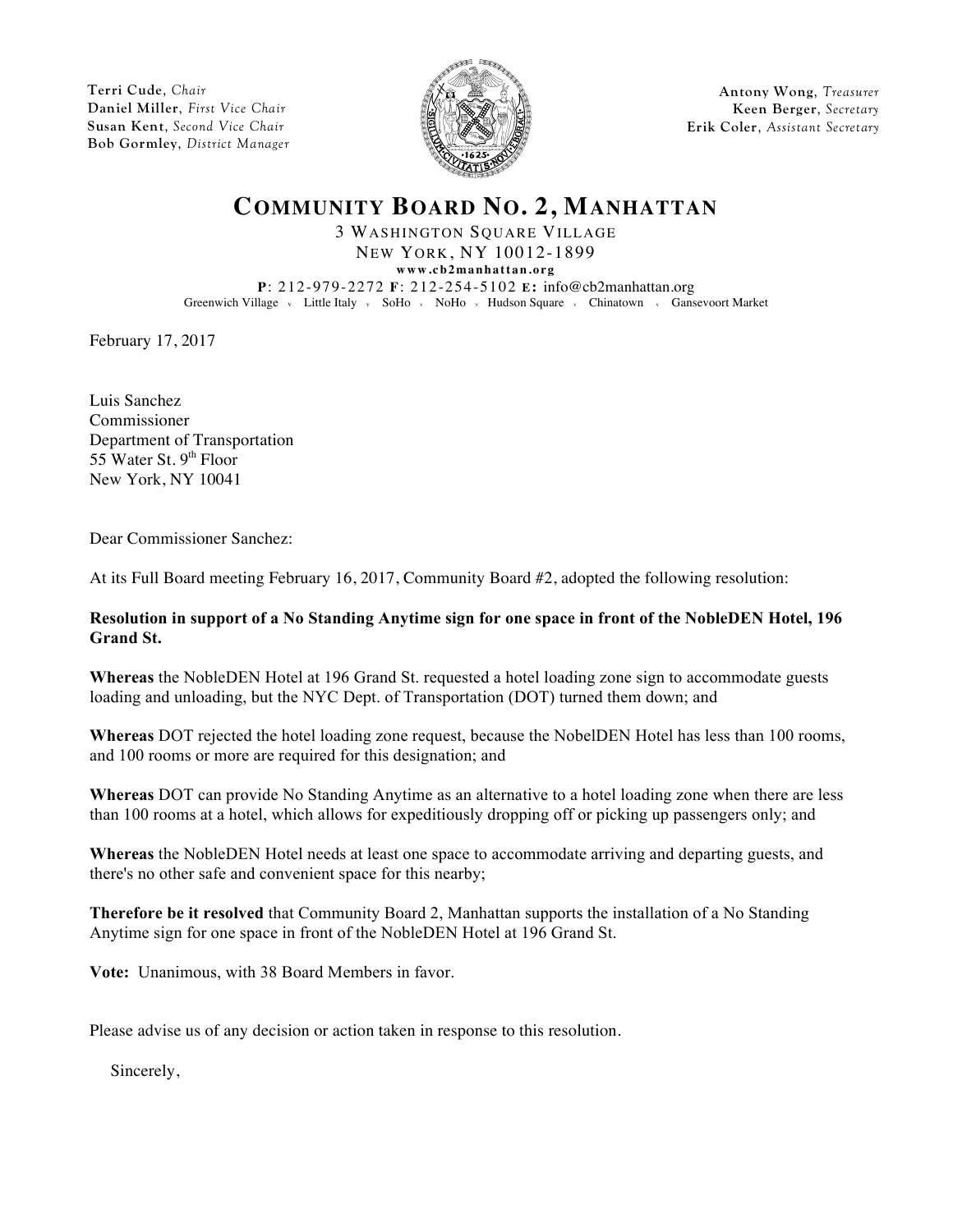Teni Cude Shirley Secundar<br>Terri Cude, Chair Shirley Secunda, Chair

Community Board #2, Manhattan Traffic & Transportation Committee Community Board #2, Manhattan

TC/EM

c:

 Hon. Nydia Velãsquez, Congressman Hon. Daniel Squadron, NY State Senator Hon. Yuh-Line Niou, Assembly Member Hon. Gale Brewer, Man. Borough President Hon. Margaret Chin, Council Member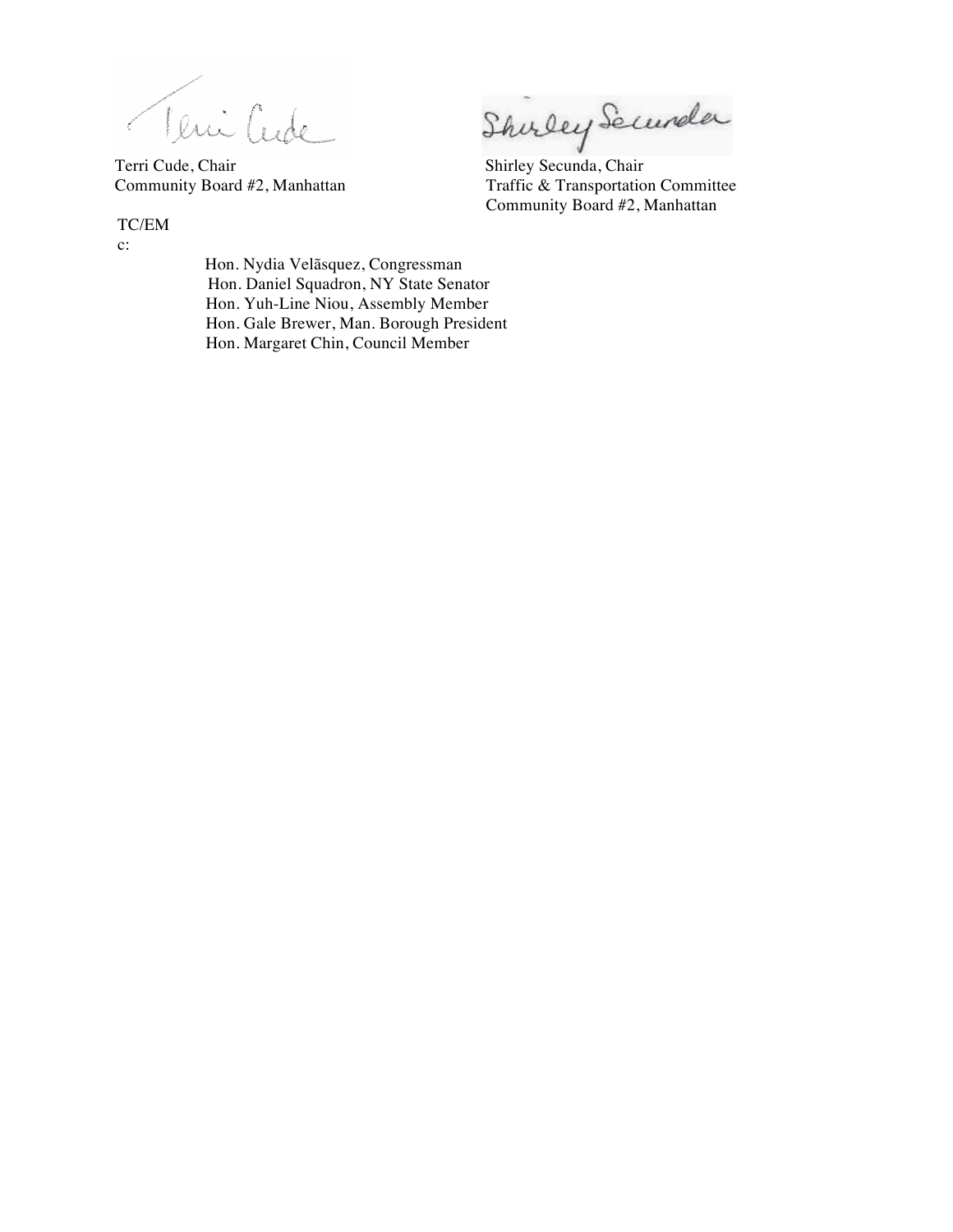**Terri Cude**, *Chair* **Daniel Miller**, *First Vice Chair* **Susan Kent**, *Second Vice Chair* **Bob Gormley**, *District Manager*



**Antony Wong**, *Treasurer* **Keen Berger**, *Secretary* **Erik Coler**, *Assistant Secretary*

## **COMMUNITY BOARD NO. 2, MANHATTAN**

3 WASHINGTON SQUARE VILLAGE NEW YORK, NY 10012-1899

**www.cb2manhattan.org P**: 212-979-2272 **F**: 212-254-5102 **E:** info@cb2manhattan.org Greenwich Village v Little Italy v SoHo v NoHo v Hudson Square v Chinatown v Gansevoort Market

February 17, 2017

Luis Sanchez Commissioner Department of Transportation 55 Water St.  $9<sup>th</sup>$  Floor New York, NY 10041

Dear Commissioner Sanchez:

At its Full Board meeting February 16, 2017, Community Board #2, adopted the following resolution:

**Resolution requesting a study by the NYC Dept. of Transportation to determine and implement pedestrian safety measures, including traffic calming and related traffic controls, on both W. 3rd and Bleecker Sts. between LaGuardia Pl. and Mercer St.**

**Whereas** a petition with some 600 signatures (at least 95% of them local) has been submitted to Community Board 2, Manhattan (CB2) by neighborhood representatives requesting traffic calming designs on both W. 3rd and Bleecker Sts bet. LaGuardia Pl. and Mercer St., including narrowing of the streetbed on W. 3rd and midblock crosswalks on both streets, to protect pedestrians crossing these streets; and

**Whereas** CB2 has long been requesting improvements on both of these streets to make them more pedestrianfriendly, especially on the W. 3rd St block, which bet. LaGuardia and Mercer is exceptionally wide (approximately 50 ft.) and extremely hazardous for pedestrians trying to get across; and

**Whereas** both streets are heavily used by a numerous and varied pedestrian population, including local residents, families with young children, senior citizens, NYU students and faculty, children of all ages on their way to school, pre-school and play, people on their way to work, neighborhood businesses and their employees, not to mention visitors and tourists, with concerns coming from all of these users about their threatened safety traversing these streets; and

**Whereas** W. 3rd and Bleecker Sts bet. LaGuardia Pl. and Mercer St. are very different from each other in character, size and configuration, and would require different analyses and treatments, e.g. Bleecker St. is a little over 35 ft. wide (significantly narrower than W. 3rd St.), crowded with trucks and tour buses, with parking on both sides, a bicycle lane, delivery trucks at Morton Williams, and frequent congestion, while W. 3rd is a broad and somewhat desolate expanse that encourages and facilitates motor vehicles speeding and disregard of people in the street; and

**Whereas** drivers enter W. 3rd St. bet. Mercer St. and LaGuardia Pl. from the much narrower stretch bet. Broadway and Mercer, and seeing this opening, sprint forward from Mercer, racing to catch the green light at